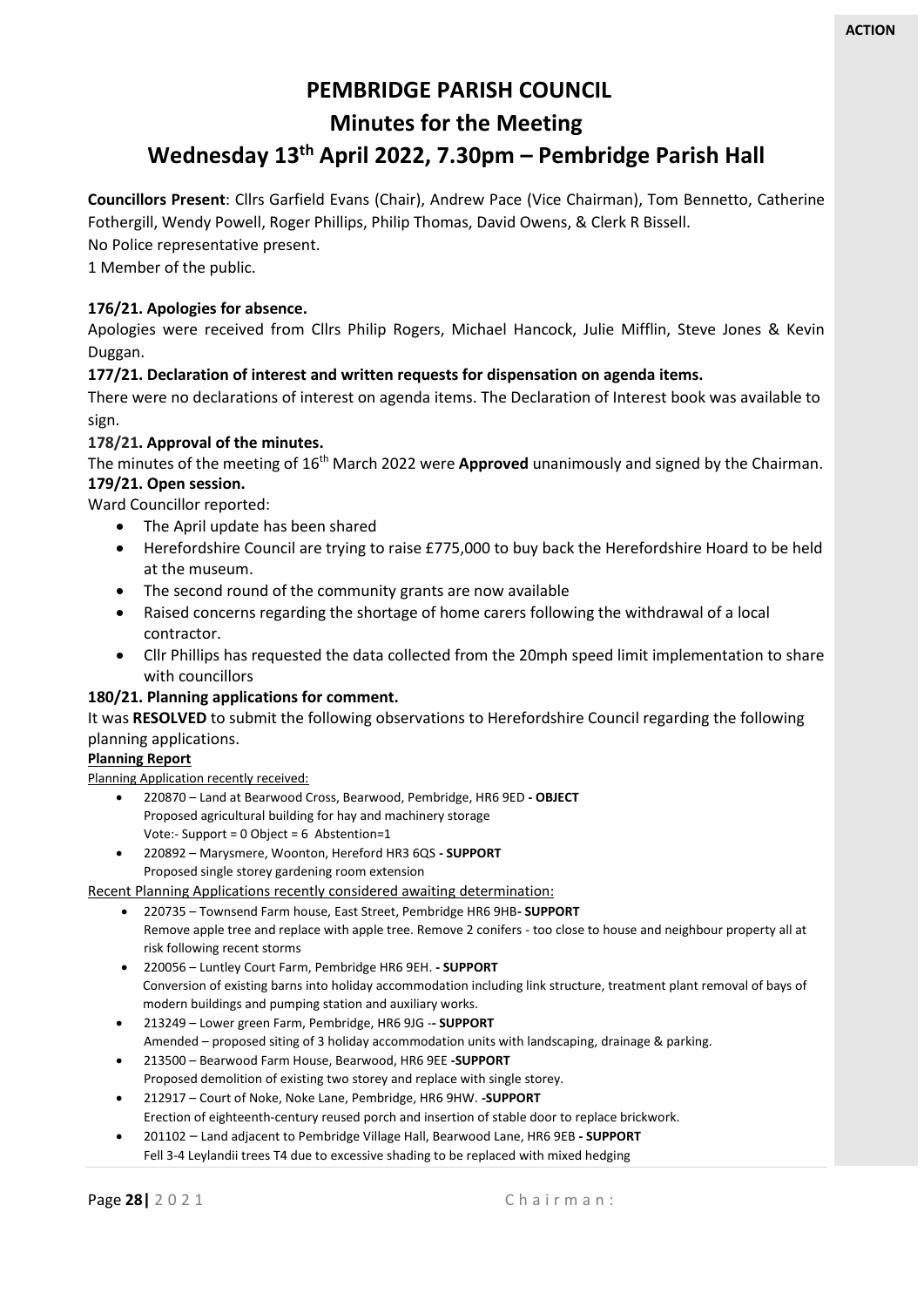• 193126 – Fairfield Cottage, 12 Court Meadow, Pembridge HR6 9EW **- SUPPORT** Fell Silver birch due to damage and falling sap.

#### Planning Decisions;

- 220644 Clearbrook Farm, Pembridge, HR6 9HL**- SUPPORT - APPROVED** Creation of new window and installation of rainwater good and installation of baluster to existing staircase internally.
- 220193 Rectory Cottage, Parsons Walk, Pembridge, HR6 9EU **- SUPPORT- APPROVED** Proposed works to T1; Yew tree, excessive shading and growing close to building. Pollard at 10ft. T2; Yew tree, dying, pollard to 6ft. to encourage re growth? if it doesn't totally die
- 220107 The Green, Pembridge, HR6 9HL. **– SUPPORT- APPROVED** Proposed works to a mature willow tree that recently dropped a trunk over the road is to be coppiced. 5 young willows to be coppiced.
- 214380 The Gables, East Street, HR6 9HB**- SUPPORT- APPROVED WITH CONDITIONS** Proposed replacement dwelling.
- 213042 Land forming Green Farm, Lyonshall, HR5 3JY **-OBJECT - REFUSED** Proposed new poultry site with solar panels, associated buildings and managers dwelling.
- 211477 Tibhall Farm, Broxwood, HR6 9JR- **SUPPORT – APPROVED WITH CONDITIONS** Proposed new agricultural building at Tibhall Farm.

#### **181/21. Clerks report.**

- Made drainage grant application to Balfour Beatty for works in Marston.
- Arranged repair work on the car park fence.
- Advertised aid for Ukraine collections
- Completed the Balfour Beatty annual Lengthsman contract.
- Responded to Balfour Beatty requesting two verge cuts for 2022
- Attended the Talk Parish event on 22<sup>nd</sup> March.
- Made a VAT return for the period 1.9.22-31.3.22
- Forwarded new PROW & highways information regarding its transfer to Herefordshire Council.

#### *All other items are being dealt with and are ongoing.*

#### **182/21. Finance Report and Approve Payments.**

Bank reconciliation for 31<sup>st</sup> March 2022 complete using VT cashbook.

#### Balances at 31st March 2022

| <b>Current Account:</b>          | £ 23986.83                                          |  |  |
|----------------------------------|-----------------------------------------------------|--|--|
| Tracker Account:                 | £16011.27 (including 40p interest & £5.00 transfer) |  |  |
| <b>National Savings Account:</b> | £12109.15                                           |  |  |
| Income since last meeting:       |                                                     |  |  |
| RBL Jubilee apple tree purchases | 575.00                                              |  |  |

#### **Payments for Approval**

Toilet Cleaner, Clerk salary & HMRC for April 2022 as previously agreed by Parish Council NEST pension contribution as per agreed payment schedule

| Clerks Exp                | Expenses                                  | £31.60  | $+VAT$ |
|---------------------------|-------------------------------------------|---------|--------|
| CleanMy                   | Loo roll                                  | £65.46  | $+VAT$ |
| <b>West Mercia Energy</b> | Feb22 Electricity in the toilets          | £18.52  | $+VAT$ |
| <b>Shaun Price</b>        | Fencing off dangerous tree on Mill Meadow | £24.00  |        |
|                           | Repair car park fence                     | £36.00  |        |
| <b>KBS</b>                | Featherboard for carpark fence            | £21.00  | $+VAT$ |
| One Stop Print Shop       | Jubilee Event Guide                       | £570.00 |        |
| James Ross                | Mowing                                    | £440.00 |        |

### **183/21. Jubilee Event.**

Julian Measey from Events4Pembridge gave an update on the planned jubilee events for the weekend 4 - 6 June 2022. The group has produced a wide variety of events all published in a professional and exciting brochure distributed to all parishioners. The Chairman congratulated the group for their impressive and extensive programme and thanked them for their hard work and hoped it would receive the recognition it deserved and parishioners would join in the proceedings. *Clerk to advertise events on website news*